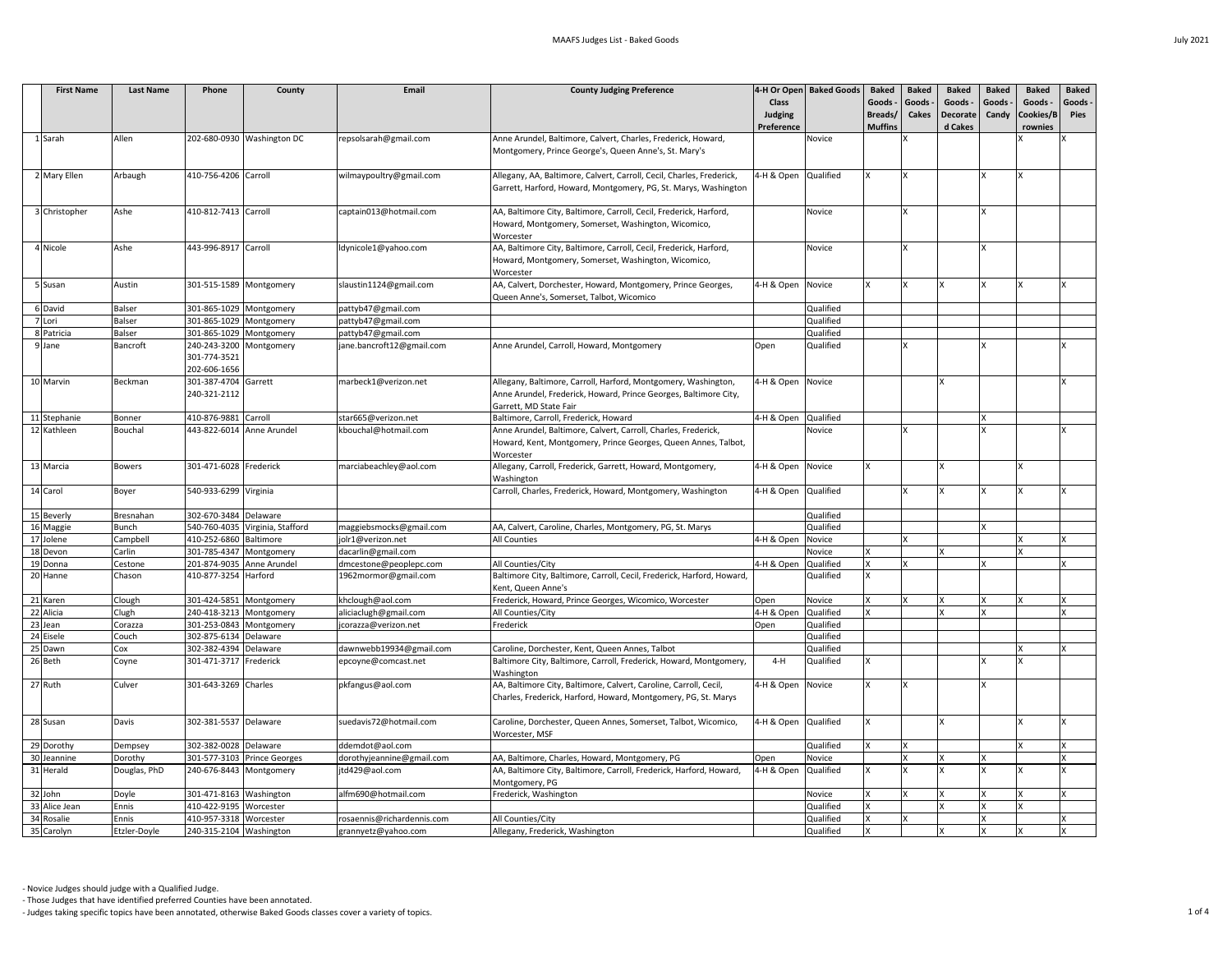| <b>First Name</b> | <b>Last Name</b> | Phone                                   | County                            | <b>Email</b>                                | <b>County Judging Preference</b>                                                                                                                                          |                      | 4-H Or Open Baked Goods | <b>Baked</b>   | <b>Baked</b> | <b>Baked</b>    | <b>Baked</b> | <b>Baked</b> | <b>Baked</b> |
|-------------------|------------------|-----------------------------------------|-----------------------------------|---------------------------------------------|---------------------------------------------------------------------------------------------------------------------------------------------------------------------------|----------------------|-------------------------|----------------|--------------|-----------------|--------------|--------------|--------------|
|                   |                  |                                         |                                   |                                             |                                                                                                                                                                           | <b>Class</b>         |                         | Goods -        | Goods -      | Goods -         | Goods -      | Goods -      | Goods -      |
|                   |                  |                                         |                                   |                                             |                                                                                                                                                                           | <b>Judging</b>       |                         | Breads/        | <b>Cakes</b> | <b>Decorate</b> | Candy        | Cookies/B    | <b>Pies</b>  |
|                   |                  |                                         |                                   |                                             |                                                                                                                                                                           | Preference           |                         | <b>Muffins</b> |              | d Cakes         |              | rownies      |              |
| 36 Sharon         | Ferguson         |                                         | 240-593-1172 Prince Georges       | loocie@aol.com                              | Anne Arundel, Calvert, Carroll, Charles, Frederick, Montgomery,<br>Prince Georges                                                                                         | Open                 | Qualified               |                |              |                 |              |              |              |
| 37 Donna          | Fisher           | 410-336-8982 Baltimore                  |                                   | DFishe17@SHMI.EDU                           | All Counties                                                                                                                                                              | Open                 | Novice                  |                |              |                 |              |              |              |
| 38 Bonnie         | Frederick        | 301-972-9677 Montgomery                 |                                   | bonfire828@aol.com                          | Carroll, Frederick, Howard, Montgomery, Washington                                                                                                                        |                      | Qualified               |                |              |                 |              |              |              |
| 39 Dana           | Geddes           | 703-475-8354 Montgomery                 |                                   | Dana.Geddes@icloud.com                      | AA, Baltimore City, Baltimore, Howard, Montgomery                                                                                                                         | Open                 | Novice                  |                |              |                 |              |              |              |
| 40 Abby           | Glassberg        | 410-952-4446 Howard                     |                                   | abby.glassberg@gmail.com                    | AA, Baltimore, Carroll, Frederick, Harford, Howard, Montgomery, PG   4-H & Open                                                                                           |                      | Qualified               |                |              |                 |              |              |              |
|                   |                  |                                         |                                   |                                             |                                                                                                                                                                           |                      |                         |                |              |                 |              |              |              |
| 41 Janine         | Grossman         | 410-750-9659 Howard                     |                                   | janinegrossman@gmail.com                    | All Counties/City                                                                                                                                                         |                      | Qualified               |                |              |                 | $\mathbf{x}$ |              |              |
| 42 Barbara        | Grysavage        | 301-787-1822 Montgomery                 |                                   | barbara_a_grysavage@mcpsmd.org              | Carroll, Harford, Montgomery, Washington, Frederick, Howard                                                                                                               | 4-H & Open           | Qualified               |                |              |                 |              |              |              |
| 43 Brenda         | Harper           |                                         | 717-222-0808 Pennsylvania, Centre |                                             | Allegany, Frederick, Garrett, Washington                                                                                                                                  |                      | Qualified               |                |              |                 | $\mathbf{x}$ |              |              |
| $44$ Jim          | Harper           |                                         | 717-222-0808 Pennsylvania, Centre | jharper5300@gmail.com                       | Allegany, Frederick, Garrett, Washington                                                                                                                                  |                      | Qualified               |                |              |                 |              |              |              |
|                   |                  | 814-360-0252                            |                                   |                                             |                                                                                                                                                                           |                      |                         |                |              |                 |              |              |              |
| 45 Linda          | Harris           | 301-428-7128 Montgomery<br>301-830-1926 |                                   | lindascakes@yahoo.com<br>wikkiroo@yahoo.com | Carroll, Frederick, Montgomery, Washington                                                                                                                                | 4-H & Open Novice    |                         |                |              |                 |              |              |              |
|                   |                  |                                         |                                   | linda.harris@hughes.com                     |                                                                                                                                                                           |                      |                         |                |              |                 |              |              |              |
| 46 Karen          | Helfert          | 301-468-0236   Montgomery               |                                   | go2ashlea@verizon.net                       | Allegany, Anne Arundel, Howad, Montgomery, Prince Georges                                                                                                                 | 4-H & Open Novice    |                         |                |              |                 |              |              |              |
|                   |                  |                                         |                                   | helfertk1@verizon.net                       |                                                                                                                                                                           |                      |                         |                |              |                 |              |              |              |
| 47 Grace          | Heller           | 301-663-5374 Frederick                  |                                   | hellershalfacre@comcast.net                 | Baltimore City, Baltimore, Carroll, Frederick, Harford, Howard,<br>Montgomery, Washington                                                                                 |                      | Qualified               |                |              |                 | X            |              |              |
| 48 Jack           | Heller           | 301-663-5374 Frederick                  |                                   |                                             |                                                                                                                                                                           |                      | Qualified               |                |              |                 |              |              |              |
|                   |                  |                                         |                                   | hellershalfacre@comcast.net                 | Baltimore City, Baltimore, Carroll, Frederick, Harford, Howard,<br>Montgomery, Washington                                                                                 |                      |                         |                |              |                 |              |              |              |
| 49 Karen          | Hevner           | 410-775-7627 Frederick<br>301-418-1309  |                                   | karen.hevner@gmail.com                      | Carroll, Frederick, Howard, Montgomery, Washington                                                                                                                        | 4-H & Open Novice    |                         |                |              |                 |              |              |              |
| 50 Donna          | Hill             | 301-253-8697 Montgomery                 |                                   | damascushill@gmail.com                      |                                                                                                                                                                           | 4-H & Open           | Qualified               |                |              |                 |              |              |              |
| 51 Dawn           | Hobbs            | 301-606-2526 Frederick                  |                                   | mtshadow6@yahoo.com                         | All Counties/City                                                                                                                                                         |                      | Novice                  |                |              |                 |              |              |              |
| 52 Cecelia Ann    | Holley           | 301-475-9271 St. Marys                  |                                   |                                             | All Counties/City except St. Mary's                                                                                                                                       | 4-H & Open           | Qualified               |                |              |                 |              |              |              |
| 53 Constance      | Howell           | 302-422-7354 Delaware                   |                                   | hclhowell@aol.com                           |                                                                                                                                                                           |                      | Qualified               |                |              |                 |              |              |              |
| 54 Judith         | Howes            | 410-991-9616 Somerset                   |                                   |                                             |                                                                                                                                                                           |                      | Novice                  |                |              |                 |              |              |              |
| 55 Spencer        | Howes            | 410-991-9616 Somerset                   |                                   |                                             |                                                                                                                                                                           |                      | Novice                  |                |              |                 |              |              |              |
| 56 Dennis         | Hynen            | 301-416-2974 Washington                 |                                   |                                             | Baltimore, Carroll, Montgomery, Washington, Anne Arundel,<br>Frederick, Howard                                                                                            | 4-H & Open Qualified |                         |                |              |                 |              |              |              |
| 57 Linda          | Hynen            | 301-416-2974 Washington                 |                                   |                                             | Baltimore, Carroll, Montgomery, Washington, Anne Arundel,<br>Frederick, Howard                                                                                            | 4-H & Open Qualified |                         |                |              |                 |              |              |              |
| 58 Rose           | Janicki          | 410-484-7563 Baltimore                  |                                   | rjanicki@yahoo.com                          |                                                                                                                                                                           |                      | Qualified               |                |              |                 |              |              |              |
| 59 Doris          | Jenkins          | 410-795-3008 Carroll                    |                                   |                                             | AA, Baltimore, Calvert, Carroll, Frederick, Howard, Montgomery, PG,                                                                                                       |                      | Qualified               |                |              |                 |              |              |              |
|                   |                  |                                         |                                   |                                             | St. Mary's                                                                                                                                                                |                      |                         |                |              |                 |              |              |              |
| 60 Jo Anne        | Joyner           | 302-687-2739 Delaware                   |                                   |                                             |                                                                                                                                                                           |                      | Qualified               |                |              |                 |              |              |              |
| 61 Michelle       | Kemplin          | 410-336-1646 Howard                     |                                   | kemplinmichelle@gmail.com                   | All Counties/City except Howard                                                                                                                                           | 4-H & Open           | Novice                  |                |              |                 |              |              |              |
| 62 Emily          | Kendall          | 443-506-7375 Howard                     |                                   | emily@emilykendall.com                      | All Counties/City                                                                                                                                                         | 4-H & Open           | Qualified               |                |              |                 |              |              |              |
| 63 Mary Jane      | Knode            | 410-923-2672 Anne Arundel               |                                   | mjknode@hotmail.com                         | Anne Arundel, Baltimore, Calvert, Carroll, Charles, Frederick,<br>Harford, Howard, Montgomery, PG, St. Marys, Washington                                                  | 4-H & Open Qualified |                         |                |              |                 |              |              |              |
| 64 Jacqueline     | Koniencki        | 302-674-1345 Delaware                   |                                   |                                             |                                                                                                                                                                           |                      | Qualified               |                |              |                 |              |              |              |
| 65 Raeleen        | Kucera           | 240-426-3596 Montgomery                 |                                   | winniethepooh3263@gmail.com                 | Anne Arundel, Frederick, Howard, Montgomery, Prince Georges                                                                                                               | 4-H & Open Novice    |                         |                |              |                 |              |              |              |
| 66 Carolyn        | Kulp             | 410-465-2485 Howard                     |                                   | crf_kulp@comcast.net                        | Anne Arundel, Baltimore, Calvert, Carroll, Cecil, Frederick, Harford,<br>Kent, Montgomery, Prince George's, Queen Annes, Washington                                       | 4-H & Open Qualified |                         |                |              |                 |              |              |              |
| 67 Carol          | Lang             | 302-875-2875 Sussex                     |                                   | clang55726@gmail.com                        | Caroline, Dorchester, Somerset, talbot, Wicomico, Worcester                                                                                                               | Open                 | Novice                  |                |              |                 |              |              |              |
| 68 Judi           | Leaming          | 302-270-8253 Dorchester                 |                                   | leamingjudi@gmail.com                       | Anne Arudel, Calvert, Caroline, Carroll, Cecil, Charles, Frederick,<br>Harford, Howard, Montgomery, Prince Georges, Queen Annes,<br>Somerset, Talbot, Wicomico, Worcester | 4-H & Open           | Qualified               |                |              |                 |              |              |              |
| 69 Spicer         | Leaming          |                                         | Dorchester                        | leamingjudi@gmail.com                       |                                                                                                                                                                           |                      | Qualified               |                |              |                 |              |              |              |
| 70 Jo Anne        | Leatherman       | 301-253-5469 Montgomery                 |                                   | joanneleatherman@hotmail.com                |                                                                                                                                                                           |                      | Qualified               |                |              |                 |              |              |              |
| 71 Cheryl         | Lenhart          | 301-898-3788 Frederick<br>301-639-1150  |                                   | clenhart@milesstockbridge.com               | Carroll, Frederick, Howard, Montgomery, Washington                                                                                                                        | 4-H & Open Qualified |                         |                |              |                 |              |              |              |
| 72 Leslie         | Lenhart          | 301-416-7907 Washington                 |                                   | llenhart1@aol.com                           | Allegany, Carroll, Howard, Montgomery, Washington                                                                                                                         | Open                 | Qualified               |                |              |                 |              |              |              |
|                   |                  |                                         |                                   |                                             |                                                                                                                                                                           |                      |                         |                |              |                 |              |              |              |

- Those Judges that have identified preferred Counties have been annotated.

- Judges taking specific topics have been annotated, otherwise Baked Goods classes cover a variety of topics. 2 of 4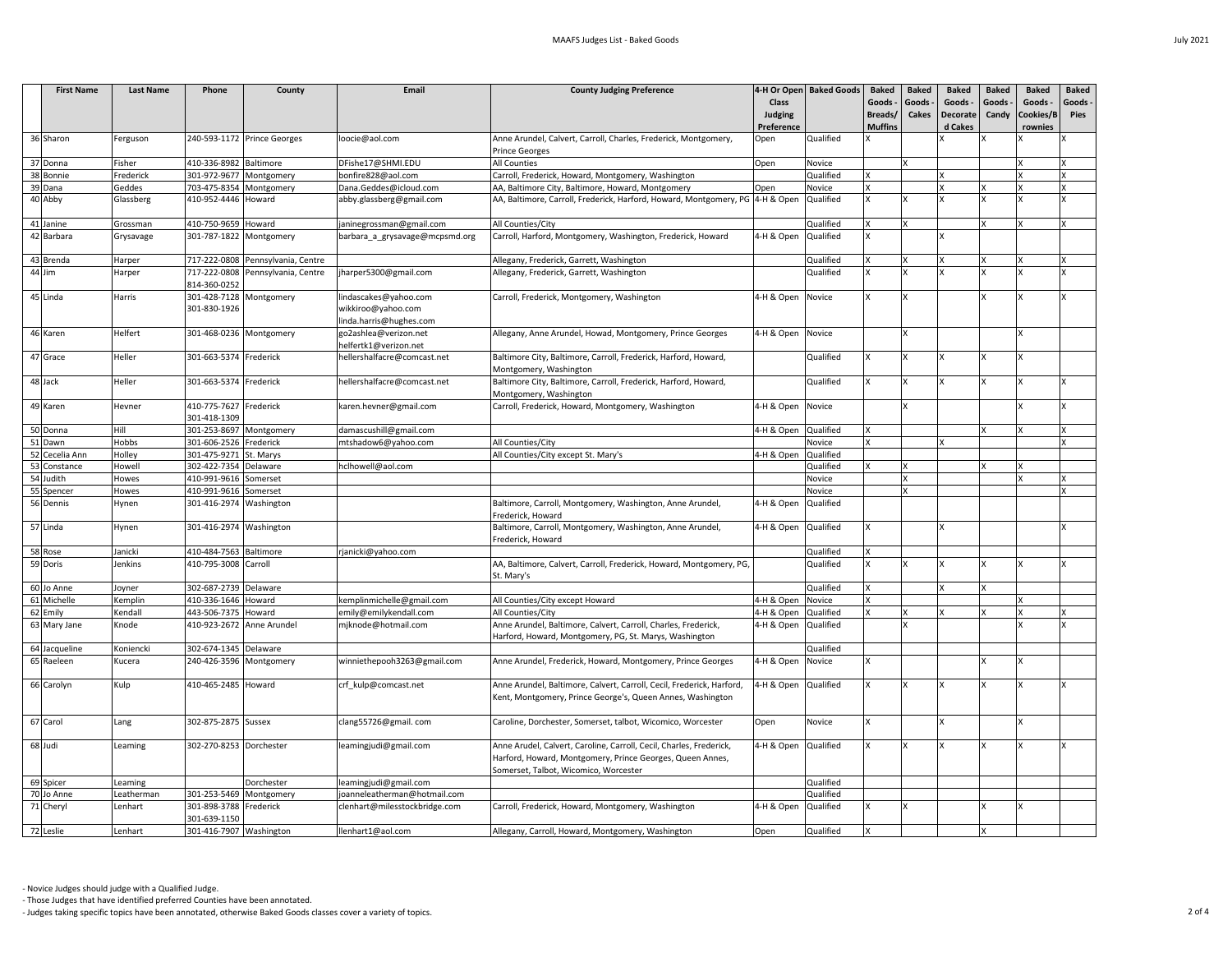| <b>First Name</b>     | <b>Last Name</b> | Phone                                            | County                      | <b>Email</b>                                     | <b>County Judging Preference</b>                                                                                                                             |                                | 4-H Or Open Baked Goods | <b>Baked</b>       | <b>Baked</b>            | <b>Baked</b>               | <b>Baked</b><br>Goods - | <b>Baked</b><br>Goods - | <b>Baked</b><br>Goods - |
|-----------------------|------------------|--------------------------------------------------|-----------------------------|--------------------------------------------------|--------------------------------------------------------------------------------------------------------------------------------------------------------------|--------------------------------|-------------------------|--------------------|-------------------------|----------------------------|-------------------------|-------------------------|-------------------------|
|                       |                  |                                                  |                             |                                                  |                                                                                                                                                              | <b>Class</b><br><b>Judging</b> |                         | Goods -<br>Breads/ | Goods -<br><b>Cakes</b> | Goods -<br><b>Decorate</b> | Candy                   | Cookies/B               | <b>Pies</b>             |
|                       |                  |                                                  |                             |                                                  |                                                                                                                                                              | Preference                     |                         | <b>Muffins</b>     |                         | d Cakes                    |                         | rownies                 |                         |
| 73 Deborah            | Logsdon          | 301-229-4189 Montgomery                          |                             | ddlogsdon79@outlook.com                          | Allegany, AA, Baltimore City, Baltimore, Calvert, Carroll, Charles,                                                                                          | Open                           | Novice                  |                    |                         |                            |                         |                         |                         |
|                       |                  |                                                  |                             |                                                  | Frederick, Garrett, Harford, Howard, Montgomery, PG, St. Mary's,                                                                                             |                                |                         |                    |                         |                            |                         |                         |                         |
|                       |                  |                                                  |                             |                                                  | Washington                                                                                                                                                   |                                |                         |                    |                         |                            |                         |                         |                         |
| 74 Jane (Jani)        | Long             | 410-726-5249 Delaware                            |                             | read2me68@comcast.net                            | Caroline, Dorchester, Queen Annes, Somerset, Talbot, Wicomico,<br>Worcester, MSF                                                                             | 4-H & Open                     | Qualified               |                    |                         |                            |                         |                         |                         |
| 75 Laura              | Madera           | 302-562-5350 Delaware                            |                             | laura.madara@state.de.us                         | Caroline, Cecil, Dorchester, Kent, Queen Annes, Wicomico,<br>Worcester                                                                                       |                                | Qualified               |                    |                         |                            |                         |                         |                         |
| 76 Cathy              | Martin           | 302-674-9131 Delaware                            |                             | cathytheark@comcast.net                          |                                                                                                                                                              |                                | Qualified               |                    | Ιv                      |                            |                         |                         |                         |
| 77 Megan              | McHugh           | 301-651-0435 Montgomery                          |                             | meganmch@gmail.com                               | AA, Baltimore City, Baltimore, Calvert, Carroll, Charles, Frederick,<br>Harford, Howard, PG, St. Mary's, Washington                                          | 4-H & Open                     | Novice                  |                    |                         |                            |                         |                         |                         |
| 78 Kathy              | McLaughlin       | 301-371-4901 Frederick<br>240-315-3054           |                             | vkm1@fred.net                                    | Carroll, Frederick, Howard, Montgomery, Washington                                                                                                           |                                | Novice                  |                    |                         |                            |                         |                         |                         |
| 79 Joan               | Messinger        |                                                  | 301-262-5220 Prince Georges | joansmessinger@verizon.net                       | All Counties/City                                                                                                                                            |                                | Qualified               |                    |                         |                            |                         |                         |                         |
| 80 Larry              | Moore            | 301-846-4657 Frederick                           |                             | ltmfrmc1863y@verizon.net                         |                                                                                                                                                              | 4-H & Open                     | Qualified               |                    |                         |                            |                         |                         |                         |
| $81$ Ann              | Morgan           | 301-473-8932 Frederick                           |                             | Be17mor@aol.com                                  | Baltimore, Carroll, Frederick, Howard, Montgomery, Washington                                                                                                | 4-H & Open                     | Novice                  |                    |                         |                            |                         |                         |                         |
| 82 Dinah              | <b>Mullinix</b>  | 301-253-2145 Montgomery                          |                             | tammydmullinix@aol.com                           |                                                                                                                                                              |                                | Novice                  |                    |                         |                            |                         |                         |                         |
| 83 Larry              | Mullinix         | 301-253-2145 Montgomery                          |                             |                                                  |                                                                                                                                                              |                                | Novice                  |                    |                         |                            |                         |                         |                         |
| 84 Tammy              | Mullinix         | 301-253-2145 Montgomery                          |                             | tammydmullinix@aol.com                           |                                                                                                                                                              |                                | Novice                  |                    |                         |                            |                         |                         |                         |
| 85 Brenda             | Nave             | 410-596-4239 Carroll                             |                             | thenaves@comcast.net                             | All Counties, except Baltimore City                                                                                                                          | $4-H$                          | Qualified               |                    |                         |                            |                         |                         |                         |
| 86 Dennis<br>87 Pearl | Ober<br>Ober     | 443-829-6947 Baltimore<br>410-561-1098 Baltimore |                             | DennisJeepdude@aol.com<br>DennisJeepdude@aol.com | Calvert, Carroll, Charles, Frederick, Harford, Montgomery<br>Baltimore, Calvert, Carroll, Cecil, Charles, Frederick, Harford,                                | 4-H & Open<br>4-H & Open       | Qualified<br>Qualified  |                    |                         |                            |                         |                         |                         |
|                       |                  |                                                  |                             |                                                  | Montgomery                                                                                                                                                   |                                |                         |                    |                         |                            |                         |                         |                         |
| 88 John               | O'Brien          | 443-835-8760 Baltimore                           |                             | herefordjro@comcast.net                          | Anne Arundel, Baltimore City, Baltimore, Carroll, Cecil, Frederick,<br>Harford, Howard, Kent, Prince Georges, Queen Annes                                    | 4-H & Open                     | Qualified               |                    |                         |                            |                         |                         |                         |
| 89 Larry              | Ogletree         | 410-861-6258 Carroll                             |                             | n.ogletree@comcast.net                           | All Counties/City                                                                                                                                            |                                | Qualified               |                    |                         |                            |                         | X                       |                         |
| 90 Nancy              | Ogletree         | 410-861-6258 Carroll                             |                             | n.ogletree@comcast.net                           | All Counties/City                                                                                                                                            |                                | Qualified               |                    |                         |                            |                         |                         |                         |
| 91 Elizabeth          | Olson            |                                                  | 301-938-9747 Prince Georges | p277539a@netscape.net                            | All Counties/City                                                                                                                                            | 4-H & Open                     | Qualified               |                    |                         |                            |                         |                         |                         |
|                       |                  |                                                  |                             | Elizabeth Olson@comcast.net                      |                                                                                                                                                              |                                |                         |                    |                         |                            |                         |                         |                         |
| 92 Sharon             | Osborn           | 410-733-7065 Baltimore                           |                             | sharon1oz@hotmail.com                            | Baltimore, Carroll, Howard                                                                                                                                   |                                | Novice                  |                    | <b>X</b>                |                            | <b>Y</b>                |                         |                         |
| 93 Vola               | Osborn           | 410-429-3922 Baltimore                           |                             |                                                  | Baltimore, Carroll, Cecil, Frederick, Harford, Howard, Washington                                                                                            |                                | Qualified               |                    |                         |                            |                         |                         |                         |
| 94 Connie             | Palmer           | 301-662-7180 Frederick<br>301-639-4668           |                             | Palmercj3@aol.com                                | Allegany, Baltimore, Carroll, Frederick, Harford, Howard,<br>Montgomery, Washington                                                                          |                                | Qualified               |                    |                         |                            |                         |                         |                         |
| 95 Michelle           | Palmer           | 301-330-9869 Montgomery                          |                             | thepalmerpeople@verizon.net                      | Allegany, AA, Baltimore City, Baltimore, Calvert, Carroll, Cecil,<br>Charles, Frederick, Garrett, Harford, Howard, Montgomery, PG, St.<br>Mary's, Washington | 4-H & Open                     | Qualified               |                    |                         |                            |                         |                         |                         |
| 96 Elaine             | Parry            | 301-253-9686 Montgomery                          |                             | eparry1864@gmail.com                             | Anne Arundel, Carroll, Frederick, Howard, Montgomery, Prince<br>Georges, Washington                                                                          | 4-H & Open                     | Novice                  |                    |                         |                            |                         |                         |                         |
| 97 Mardi              | Pyott            | 302-734-8709 Delaware                            |                             |                                                  |                                                                                                                                                              |                                | Qualified               |                    |                         |                            |                         |                         |                         |
| 98 Mary               | Pyott            | 302-538-5772 Delaware                            |                             | gjmtpyott@gmail.com                              | Delaware                                                                                                                                                     |                                | Qualified               |                    |                         |                            |                         |                         |                         |
| 99 Jane               | Radford          | 443-324-5281 Howard                              |                             | jane@janeradford.net                             | All Counties/City                                                                                                                                            | 4-H & Open                     | Qualified               |                    |                         |                            |                         |                         |                         |
| 100 Doris             | Redick           | 302-697-7877                                     | Delaware                    | redick5@comcast.net                              |                                                                                                                                                              |                                | Qualified               |                    |                         |                            |                         |                         |                         |
| 101 Andree<br>(Reaya) | Reuss            | 240-793-6147 Montgomery                          |                             | bsktelf@yahoo.com                                | AA, Carroll, Frederick, Howard, Montgomery, PG                                                                                                               |                                | Novice                  |                    |                         |                            |                         |                         |                         |
| 102 Thomas            | Rice, Jr.        | 301-471-8732 Frederick                           |                             | mjzrice@aol.com<br>info@clipperrepair.com        | Baltimore City, Baltimore, Carroll, Frederick, Howard, Montgomery,<br>PG, Washington                                                                         | 4-H & Open                     | Novice                  |                    | Iχ                      |                            |                         |                         |                         |
| $103$ Ann             | Richards         | 301-475-8434 St. Marys                           |                             | jrichards@md.metrocast.net                       |                                                                                                                                                              |                                | Qualified               |                    |                         |                            |                         |                         |                         |
| 104 John              | Richards         | 301-475-8434 St. Marys                           |                             | jrichards@md.metrocast.net                       |                                                                                                                                                              |                                | Qualified               |                    |                         |                            |                         |                         |                         |
| 105 Nancy             | Roy              | 302-734-9798 Delaware                            |                             | nproy@comcast.net                                |                                                                                                                                                              |                                | Qualified               |                    |                         |                            |                         |                         |                         |
| 106 Stephen           | Roznowski        | 301-774-6268 Montgomery                          |                             | sjrbulk@verizon.net                              | All Counties/City                                                                                                                                            |                                | Novice                  |                    |                         |                            |                         |                         |                         |
| 107 Dale              | Ryan             | 301-219-3393 Montgomery                          |                             | dalejryan@yahoo.com                              | Baltimore City, Baltimore, Carroll, Frederick, Howard, Montgomery,<br>Prince George's                                                                        | 4-H & Open                     | Qualified               |                    |                         |                            |                         |                         |                         |
| 108 Kelsey            | Ryba             | 301-448-8198 Frederick                           |                             | kelseylryba@gmail.com                            | Carroll, Frederick, Howard, Montgomery, Washington                                                                                                           | 4-H & Open Novice              |                         |                    |                         |                            |                         |                         |                         |

- Those Judges that have identified preferred Counties have been annotated.

- Judges taking specific topics have been annotated, otherwise Baked Goods classes cover a variety of topics. 3 of 4